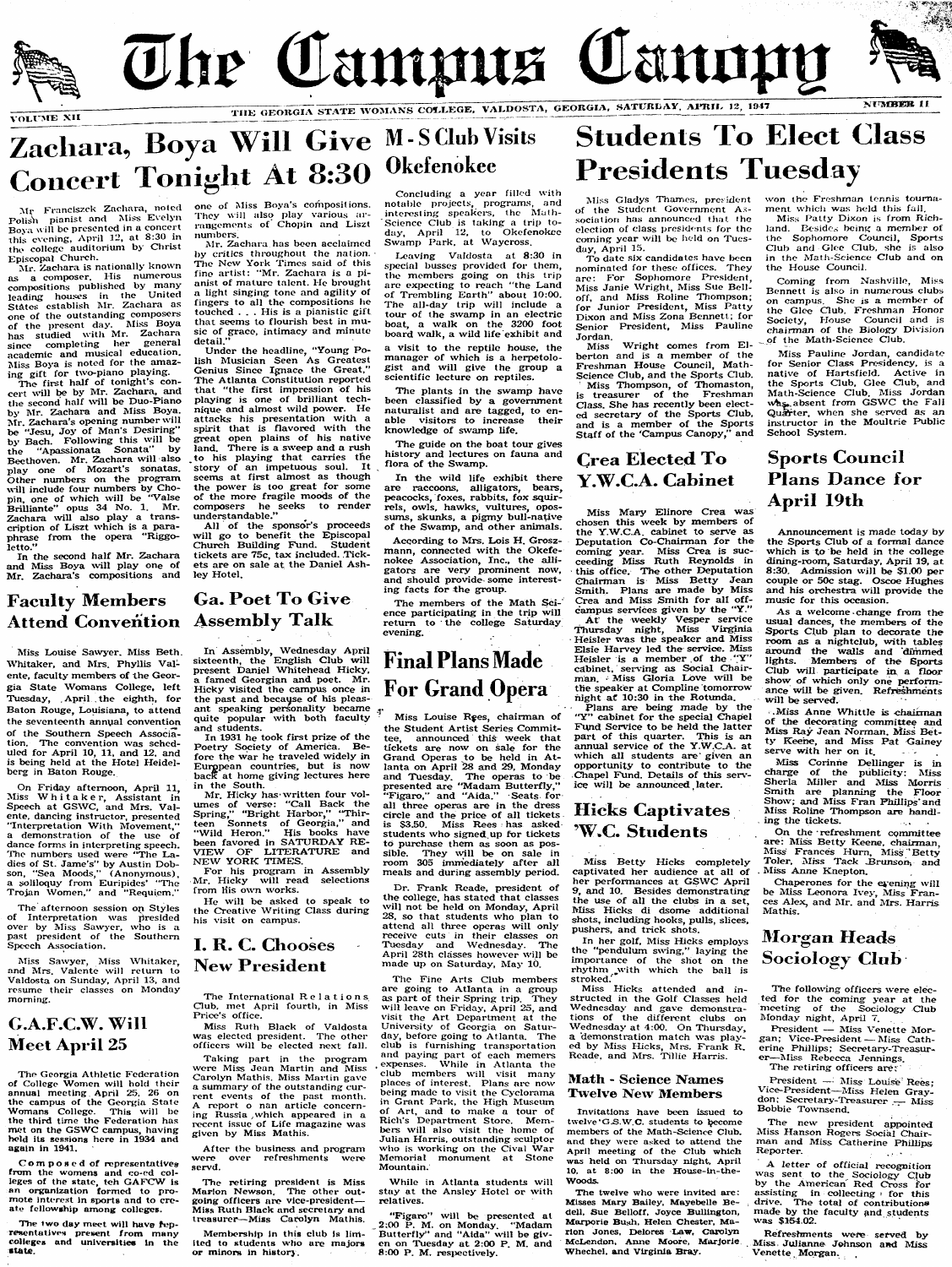## **The Campus Canopy**

Published Weekly during the school year by students at the Georgia State Woman's College

#### **Member Intercollegiate Press**

|                  | EDITORBETTY JEAN SMITH                                                                                              |
|------------------|---------------------------------------------------------------------------------------------------------------------|
|                  |                                                                                                                     |
|                  | News Editor Jane Kennedy                                                                                            |
| Aleyone Collier. | Feature EditorsAnne Shipp.                                                                                          |
|                  | Sports Editor------------------------Virginla Bray                                                                  |
| Ann Knepton.     | Make-up Editors_______________Corinne Dellinger.                                                                    |
|                  | Cartoon Editor <sub>n</sub> -research-research-Frances Phillips                                                     |
|                  | Copy Editor_______________________Ann DuPriest                                                                      |
|                  | Exchange Editor------------------Virginia Heisler                                                                   |
|                  | Circulation Manager_____________Margaret Smith                                                                      |
|                  | ColumnistsSimone Basset.<br>Martha Wilcox, Edith Collins, Betty Hutchin-<br>son, Jean Land, and Catherine Phillips. |

News Staff\_\_\_\_\_\_\_\_\_\_\_\_\_\_\_\_\_\_\_\_\_\_\_Gloria Love, **Julia Bailey, Barbara Lee. Vilma Ansley, Char**lene Bowen, Morris Smith, Bennie Willa Har**rington, Aiargaret Smith, Barbara Lawson. Isa**bel McLcod, Florence Pirkle, Mary Claire Dun**can and Cornelia Tuten.**

Sports Staff--------------------Carolyn Mathis, **Gaile Carter, Billie Dale Finley and Alary John Rodgers.**

**BUSINESS MANAGER\_\_\_\_ANNETTE HERNDON** 

**Feature S ta ff\_\_\_\_\_\_\_\_\_\_\_\_\_\_\_\_\_\_\_\_\_\_\_\_\_\_\_\_ Joyce Burch Edith Ryals, Betty Chish^m , and Mary Owen.**

**Advertising Alanager------------------------------ Ann W ilk in**

Cuts are a terrible temptation! We think about **those seven or fourteen beautiful chances of staying** away from class and say that surely we can spare **one now and then for a sun bath or a trip to town or just about anything else that is wholly unrelated** to studying. So we cut and go blithely on our way without the slightest suspicion that we are going **to receive an invitation to a wedding, take pneumonia. oA break our necks. Then to our surprise** we learn that we haven't any cuts left and we **probably regret every inch of our sun tans and every wink of our forty winks.**

**Advertising S ta ff--------------------------------- Feggy Davis, Billie Dale Finley. Arm Knepton, Ruby Lacey, Marjorie Bush, and Frances Devane.**

> ENTED FOR MATIONAL ADVENTISING ST **National Advertising Service, Inc.** NEW YORK, N.Y. **420 MADISON AVE.**

Our cut system here at 'WC is unusually liberal, but apparently we don't appreciate it. If we were **limited to five cuts as the University of Georgia** students are, three cuts as Wesleyan students are, or no cuts as many college students are, we might **appreciate our comparatively large number of ex-**

# **Kampus Kaleidoscope**

**JEAN LAND and CATHY PHILLIPS** 

### **To Cut Or Not To Cut That Is Probation!**

The fact that we now have a cut system is definitely a compliment to us, for it gives us credit for having enough sense to know when it's really nsonsary to miss a class. If we continue to abuse **our petvtlega of cutting and carelessly skip classes** for no plausible reason, we will more than likely ione those delightful excused "absences with no **questions asked "**

**UsJeas you are akaahttely positive thst you are efferst health you couldn't be sick if you (Continued on Page Three)** 

**Thirty-seven students have been placed on cut probation for the Spring Quarter. They are hav**ing to learn the hard way that reckless cutting **doesn't pay. For no matter how tempting the sun looks, how much they want to take a nap, or how badly they need to study for next period's test, there can be no cuts for these girls. Some of these** found their names on the "over-cut" list because **they w ere tardy 'just - once - too - often." But sometimes those "just-onces' become the straw that breaks the camels back. '**

**Whert' the flowers iz. LYN BOWEN, LOUISE NEWTON, and JEAN IIELTON rated orchids The flowers were at GSWC in abundance Easter Sunday, CARO**from **Frank. Pat. and Raymond. They really gave** that finished touch **to their Easter outfits^ Glitnpsed nt churcii with Frank Eieteiier and** with a coisage from him was ANNE SHIPP. HANSON ROGERS was **remindixi of Seaze e\x'rytime she smelled a wh iff of gardenias Sunday. FEGGY WILLIAMS' boy friend Carey who was down for the week-**

end proved PEG to be the object of his affection by sending her a corsage. **EDITH JONES** was decked out in a corsage from Bill and she **also decorated her twmt with red roses sent by Jim. JE A N AiAYO also had pink carnations to complete her Easter ensemble of navy and pink. AlARY A. S A U l ^ and H U L D A JO N ES were sporting lavendar orchids** Sunday at church too. "BIM" ANSLEY rated a floral offering from Carlos. Sipping a coke in Belcher's before church was BETTY HUTCH-**IN SO N with flowers on her shoulder from Jim. A N N FORTISON** really rated Sunday for she had three corsages. ELIZABETH PATE **also got flowers from an admirer. "Bouncer " sent LO U SIAIS some beauUful Easter lilies.**

JACKIE DOLLAR said the Easter Parade in Cairo was just per**fect with Fau! there to sec it with her.**

The out-of-town visitor that put that special gleam in VIRGINIA **B L O U N T S eyes was Claude. R U B Y L A C E Y also rated a visit from Gene Rcagi from Hazelhurst. C A R O L Y N M cL E N D O N and Ed also had a very nice time this week-end.**

**cused absences enough to respect them.**

If we DON'T come to our senses before long we are going to wake up some morning and find **ourselvea with no cuts at all. Suggestions have already been made that the cut system be abandoned and that the college return to its old practice** of "no absences except for illness" and then only with a written excuse from the doctor.

**M A R Y JO H N RO DG ERS is also busy celebrating Bobby's discharge. Talking about grand rushes V E R A W IL S O N had her share of them this past week-end. She dated Billy Holt, Gene Jenkins anp** made up with Ginger Miller all within two days.

All eyes were on campus Sunday morning when BETTY BELL'S **one and only came over from Americus. He is Bobby Stapleton in case youlre behind on the news.**

Home town Romeos are strengthening their hold at GSWC. J ust ask ROLINE THOMPSON and CAROLYN WINN who had visitors **from Thomaston.**

JANE DEKLE seems to b egiving ANN MIDDLEBROOKS a little **competition with that black convertible, of course Marshal Curry is in it.**

Making the rounds was Bob Blackburn last week-end who dates JOCELYN MATTHIAS, FRANCES GEIGER and PATTY DIXON.

Why can't we freshmen have lawn chairs in front of our dormitory? Don't make us feel any lower—the upperclassmen do that! Don't make us feel any lower—the upperclassmen do that! **When our parents come to see us, we can't take our fathers up-**

when our parents tome to see the, we can come our contexts of and I) send him off to the movies.

#### **Spring has sprung ITie grass is riz W'v know now**

In the afternoon after classes or between supper and 7:30 we need place to rest our weary bones—and w have to flop on the grass, **which, incidentally make my legs itch!**

This small and seemingly unimportant statement **set the wheels of my meager brain working and I** began thinking how often we say things just like that small girl. There are so many things we **think wc must have and yet when we have had them a while we get tired of that particular thing and begin to think about something else we must** have. All of us are guilty of dissatisfaction with **things which could give us a great deai of pleasure if we tried or if wo had a happy and thankful attitude apout it and if we put something into that thing to make it interesting and worth our time and effort.**

There are a great many people who change cars **at regular intervals because they are dissatisfied with the one they have. This fact is in most cases not a fault of the automobile, but rather the restless nature of the people themselves. Some people are the same way about religion. They go from one church to the other, because they can't** seeem to find what they want in any church on in **any denomination. The main trouble is no the church or the denomination, but with them. They don't put anything into religion and as a result they don't get anything out of it. Let's all stop and think the next time wc become dissatisfied with something and analyze the facts and see if the trouble is with us. T ry putting something into what you are doing and see if you don't get more out of it. \***

#### **Sketches The vv LLCUX** Co-op Bookstore

In spring you have such wonderful opportunities **to thirtk—.while you hunt violets, or sun bathe, or merely sit in the middle of nature and soak up the** general atmosphere. Of course such activities are **not conducive to serious thought. Your thoughts prefer to just flit about like a spring butterfly, ex**ploring casually whatever they light on and fluttering off again to a more attractive resting place.

**AH that glitters is not gold 'cause this itimo it's diamonds. One very pretty engagement ring can be found on MONTINE HARVEY'S tJiird finger left hand. W e also want to be the first to announce the** engagement of JOAN DAVIS and Johnny Shirley. Joan's ring is a **real beauty. Be sure and see it.**

Most of the current heartthrobs are either in college or at home working but some of them are still in service, for proof of this notice those new Paratrooper wings MARTHA JACKSON has from Whitley.

> To most of us at GSWC the bookstore seems **like an old institution which was established back in the misty times when the ad building was erected. Actually it is only seven years old, having made its first sale in January, 1940. Before that time students had to buy their books and stationery supplies through one of the Valdosta stores. This was a decided handicap to students, especially during spring quarter. Instead of using their free periods to jAit an extra layer on their early April suntans, girls had to dash into town to see if that six hundtvd and fifty page book had been received.** In order to increase the happiness of the stu**dents by saving them time and money, to raise funds for scholarships, and to ultimately raise the** rating of GSWC, certain leaders among the stu**dents and faculty developed tho idea of a cooperative bookstore sponsored by tho Senior Honor Socity. W ith this plan as a basis, the bookstore has gro\^Ti into an outstanding campus organization which fills a variety of needs, from bathing caps to dictionaries.**

**The Tech Track Team landed in Valdosta Friday night a week ago** and took GSWC by storm. For tales of an evening packed with fun **just ask J A N E D E LE . ROSE M IL LS , JO YC E B UR CH , A L T H E A E D**  WARDS, and ANNETTE PRICE who tried to show some of the sights **of Valdosta.**

Strike One! Strike Two! Strike Three! You're Out! Baseball season in Valdosta was ushered in with a bang last week. Some interesting couples who were front row spectators were VIRGINIA BOLEN and Jessie Parrott; PAULINE JORDAN and Lewis Holder; VENETTE **MORGAN** and Bob Williams.

#### $\mathcal{A}$  and  $\mathcal{A}$  are the set of  $\mathcal{A}$ *The Student's Outlook*

**So, now I've presented two good reasons for the freshmen to have good exxnfortable places to sit and relax!**

**\* Yours for nothing! ALCYONE COLLIER** 



## **Hutchinson** Are You Dissatisfied?

A few days ago I was sitting in the office work. ing, and to get the benefit of the beautiful spring weather I had opened the window. There were some children outside riding bicycles along the driveway in front of the Administration building and they were talking and yelling and having a big time. I was conscious of the fact that they were talking, but had not noticed what they were saving until all of a sudden one small girl said in a very clear voice, "I don't like my bicycle.  $I$ bet I've ridden it a hundred times,"

**But occasionally conscience pricks you for such utter idleness, and in a painless form of compensation for inactivity you think about the rewards** of work. If the thinker is to derive any temporary, **or permanent, benefit from his thoughts, the type of work pondered should be constructive, successful, and neatly outlined for easy understanding. As an example, take the bookstore. Considered as a** whole organization, students will not find the book**store as dull as some of tho six hundred and fifty page volumes which retail for approximately one cent a page.**

**And now for the simple outline to prove to indolent April minds fhat the bookstore is an example of the benefits which can be obtained by putting**

**(C\mtlnucd on Fage Three)**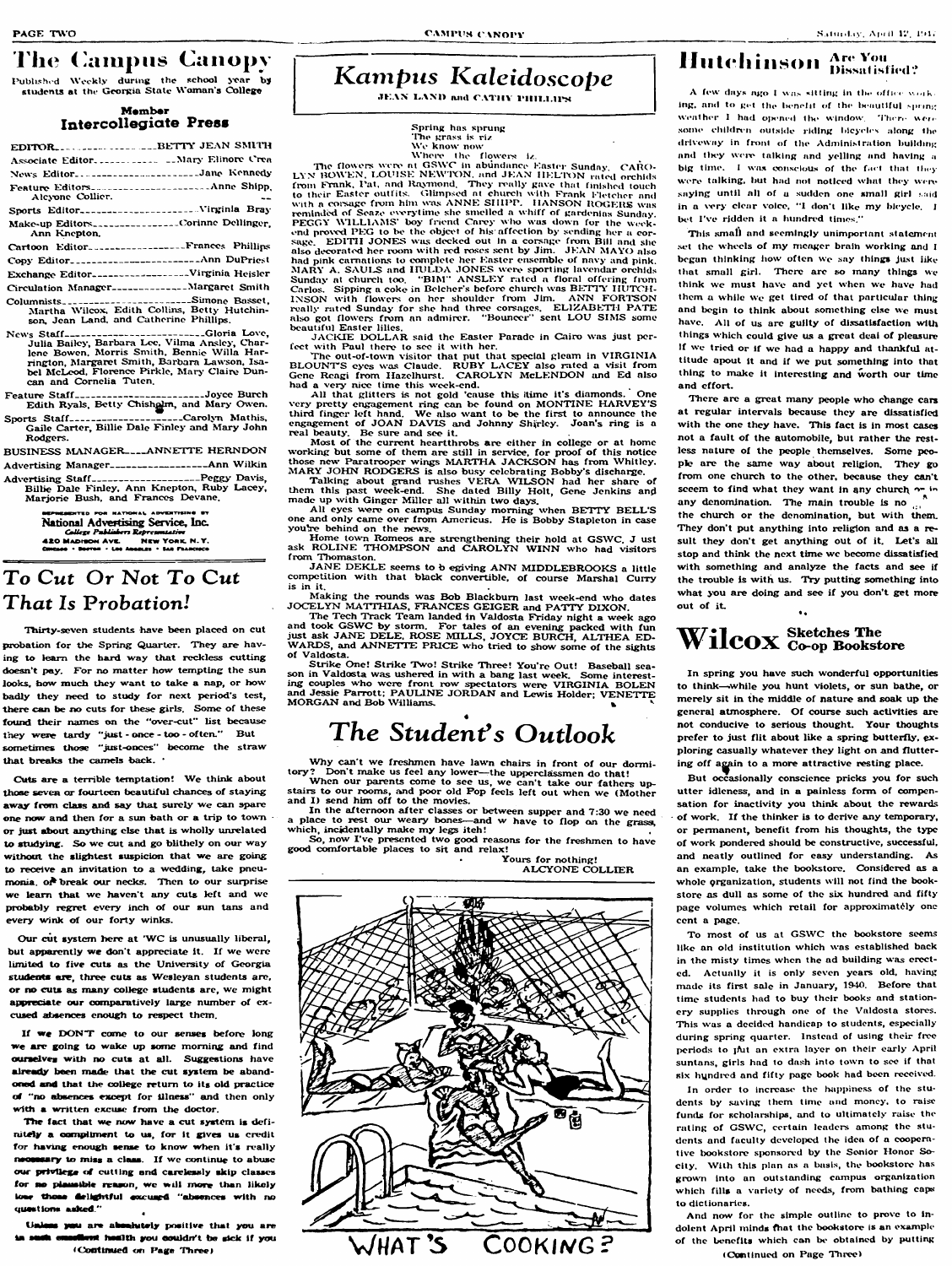**When proud parents send their precious prodigies to college, the whole community volunteers advice about how to get along. Father remembers his college days and advises you to bo a good all-round girl. Mother and countless cousins promise to send boxes of food. The girl up the street say^ the best way to have prestige is to take along a gallery of meii's pictures. Uncle &ays to study hard and impress tlie teachers. Everybody tries to get into the act!!!**

**Having studied this subject with much concentration a^^d growing** comprehensjon, I have found the **keystone to success. This vital knowledge, the result of almost two years research, which I am about to impart, is quite simple. It is "bridge," the paper, not the steel, kind.**

**Play bridge and you are in on everything. That's where the best gossip comes out. That's when the most studying is done. That's when all vital plans are made.**

**An uninitiated person would need an interpreter, because the conversation goes something like this:**



#### **Did you see Mary and Bob . . . Bye . . . last night? No . . . two spades . . . bid partner . . . three**

she learns that I left this story un**finished to pursue that most noble of games . . . Bridge!!!**

**hearts . . . How old is she? . . . Bye 1783, no not her. that's the Treaty of Paris . . . okay, lead."**

## Monday's child fs fair of face. **Tuesday s child is full of grace.**

**Now let me warti you . . . say that word softly, and don't read this outloud or you will be stampeded.** "FIRE" in a crowded building will cause dire effects. Not at G. S. W. **C. However, the word to say is** "Bridge" in a normal voice. Peo**ple you haven't seen in days will suddenly appear from nowhere.**

- **Sure tis hard, but then you might Try smiling.**
- Doesn't change the things,

**What Sinatra and Van Johnson are to shrieking, swooning bobbysoxers. bridge is to G. S. W. C.**

> **At the meeting in the House-inthe Woods, Tuesday night, Aprii the eighth, the English Club elected a - new president for the coming year, and a temporary vice-president. They are, respectively. Miss LoUa** Lee Holder and Miss Joanne Ham-

**The other day an industriously** lecturing professor awakened almost **an entire dreaming ciass by unwittingly mentioning the Brooklyn Bridge. That professor is still pouring over his notes trying to figure out how it happened.**

> Since the officers of the English **Club Must be English majors, the permanent vice-president and secretary-treasurer will be chosen from the group of people majoring in English next falL**

**Not only is bridge played in the dorms, it is played at the pool. Confidentially, I am campaigning for water-proof cards and a smaii —perhaps underwater bridge— any-**

> **(Continued from Page Two) tried and that you are so unbelievably lucky you couldn't possibly have an accident, then be cautious about taking those cuts!** Besides the class you cut might **turn out to be something you can't afford to miss. The prof might pick that day to answer a question that he is going to ask on his next quiz, tell a joke, or let the class out a half hour early.**



**Dosta Theatre** 

**ANN RKHARDS . "GABBY" HAYES** 

**BELK - HUDSON** 



**A Verse of**

### **You Come To College To Get** Some Knowledge, But What **Do You Get!?!?-Bridge!**

#### **ny GLORIA LOVE**



### "You Too Can Be A Little THIS and THAT Seamstress!",... It Sez Here

#### **By BEEJEE 'N CREA**

That's simple."

**Wednesday's child Is full of woe. Thursdays < hild has far to go,** Friday's child is loving and **giving.**

- **Saturday's child works for its living.**
- **And a child that's born on the Sabbath day.**
- **Is fair and wise and good and** gny.
	- **Days of Birth—Unknown**

**When the weather suits you not. Try smiling.**

**When your coffee isn't hot. Try smiling.**

**When your neighbors don't do right. Or your relatives all fight.**

I

**of course—**

**Just smiling.**

- **But it cannot make them worse— Just smiling.**
- **And it seems to help your case. Brightens up a gloomy place.**
- **Then, it sort o'rests your face—**

"Now we can cut." "It says here . "u<sub>s</sub>e pinking shears" . . . they're **getting mighty particular when they start teiiing us what color scissors**

**Just smiling. Try Smiling—^Unknown.**

#### **Holder Named Frexy By English Ciub**

**Baste raw edges . . . hmmmm. Are we cooking chicken or making** a dress?" "I don't know, I never

"Go thread the machine, Beejee, **while I baste the chicken . . . no, no. no . . . I mean the raw edges." "Mmmmm. Thread the machine she says. Hey! Crea, look here. Is the thread suppose to go around this big wheel down here at the** bottom too?" "I don't know. Here sew this up. It's all basted." "Wait **a minute. Something looks funny. Do you think you were really supposed to sew it up all the way around? You didn't leave any**

**The retiring officers are: Miss Martha Wilcox, president; Miss Loila Lee Holder, vice-president; and Miss Josephine Everette, secretarytreasurer.**

> (Continued from Page Two) **forth a little time and effort. A . It's a great oonvenience and pleaacure for the students.**

> 1. No student has to worry **about securing a textbook. She simply turns the problem over to** Dr. J. W. Durrenberger and damp**ens her brow with more pleasant exertions.**

**At this meeting Mrs. Odum discussed the style of Daniel Whiter head Hicky's poetry, his use of color and sound, his philosophy, and the characteristics of his love of poetry. Mr. Hicky will be presented at Assembly April sixteenth by the English Ciub.**

> 3. Once a year all students **who have managed not to lose their blue receipt slips receive a ten per cent dividend. More mony.**

#### **Cut**

**G. The bookstore helps to raise** the rating of G. S. W. C.

**2. It is considered an excellent service project by Mortar Board** and other organizations.

**This outline should provide enough constructive thought for** one session of being lazy. If anyone wants similar information for **the second session, feel free to ask me.. But please wait untii some night when the sun has gone down, and I have to stay in the dormitory, and there is nothing springlike to distract me except one mockingbird singing in the** pine tree outside my window.

**Some of my classmates are probably muttering that I'm a fine one to be telling people not to cut and they are right. But if** the rest of you can reform—well, **then I can too!!**

**Entrigued by beautifully i!!ustrated stories in recent magazines with wuch deceiving tlties as 'Sew and Siave. " You Too Can Be a Littie Seamtress," and "How To Make A Bathing Suit With a Dozen Fins and A Chicken Feed Sack.' we decided to test our domestic ability and make a dress.**

**"It's so simple," sez the story,"** that even you can do it." Appar**ently they didn't reaiize just.-how simpie we are.**

**Armed with pattern, matcriai, thread, zipper, buttons, needles, pins, sweethearts, friends— (no! no! no! that's not right) scissors, tape measure, Kleenex, nose drops, cough drops** (WC **had a coid), band aids (in case wc stuck a pin in our finger), and aii said magazine articles, wc went to the sewing iab.**

**We stacked our equipment on the tabie, took off our shoes, and went to work. The conversation was as follows:**

**"Well obviousiy the first thing to do is open the pattern." "Heavens! what's aii this tissue paper doing in here? I didn't know they wrapped patterns in tissue paper." "And Its been used too! Look at the writing all over it." "Mighty careless of them. Well throw it in the trash and get the pattern out." "There isn't anything left in here but some** pictures of the dress." "OH! Maybe **that tissue paper was the pattern. Go get it out of the trash and see." "Well what do ya know! It's a pattern.'**

**"Let's see there must be some directions around here somewhere." "Hhmm. This blueprint looking thing says to lay the pattern out on the material and cut it out."**

**'Well, here's the instructions for plain and striped material . . . ours is a print!!!" Now what do we do." Gh, that's silly. Anybody can put a pattern on some material and** cut it out . . . We don't need any **directions.**

**'Let's see . . . upper waist front**

**. . . that must mean to put it on the upper part of the materiaL**

**This piece says to cut on seivcdge. I've never heard of that,** they must have meant "salvage" . . **' That d be the material ieft over after everything else is cut out. We needn t bother with that now." I think we ve got aii the pattern laid out. I wonder Why they want us to use both long and short**

**siceves? '**

**to use.'**

**' WcU now . . . cut through the white center of the doubie line' . . . that must be for striped materia!, too." Why don't they teii us what to do with print niateriai? ' I guess they don t iike flowers ' We must be ready to sew now. I wonder which of these pieces go** together . . . ?" "Well, obviously, **this is the skirt . . . nothing else**

**couid be that big."**

**cooked a chicken."**

**" I wish we'd tried making a bathing suit out of a chicken-feed sack.**

**Maybe it'd been easier."**

**place to get in it." . . .**

**Well needless to say our finished product didnt look exactly like a dress. Besides sewing all the openings, we put the skirt on upside down and sewed the buttons on the hem. It has one redeeming feature — it's big enough for both of us.**

**And brother that's big!!!**

#### **WHcox**

**2. Three times a quarter the student assistants who operate the** bookstore are paid money-an un**disputed pleasure.**

**B . The bookstore provides for scholarshipes. more specifically graduate scholarships. 1. Any graduate may apply.**

**2. Scholarships are half loan**

**and half gift, up to \$500 at the school of your choice. 3. Since the fund became ac-**

**tive in 1945, it has been in constant use.**

**1. It encourages graduate work, a significant factor in national ratings.**

**C O M P A N Y Valdosta's Largest Store**

*Shiver's* **RESTAURANT** and Leading | | STEAKS - CHICKEN **Department** | SEAFOOD